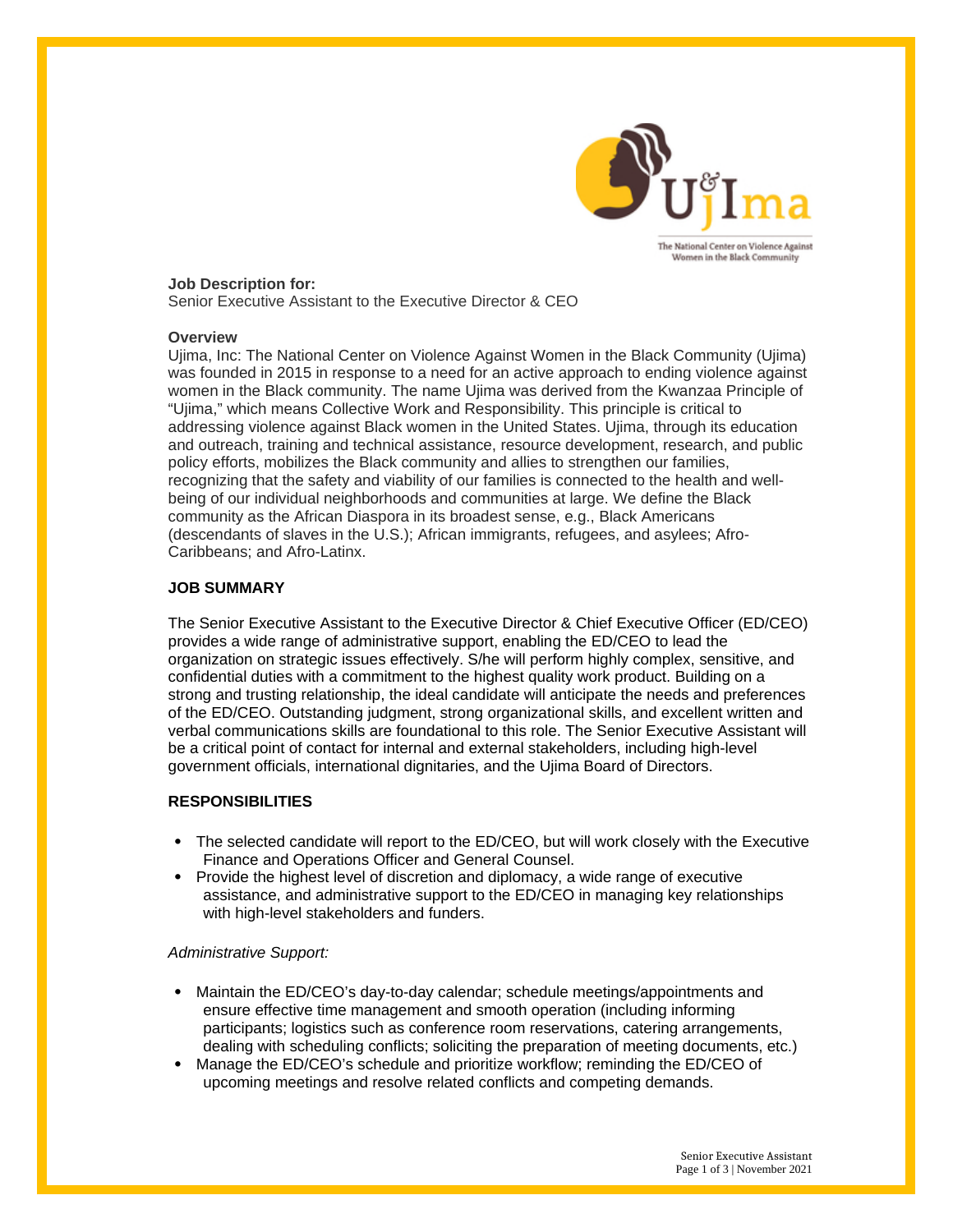- Support ED/CEO's external engagements contribute to the forward planning process, scheduling and coordinating across teams to ensure the briefing material is received and briefing meetings scheduled as needed.
- Compose and prepare correspondence (often confidential), take notes at various meetings, and maintain records.
- Plan and coordinate the ED/CEO's travel and related logistics, including flight reservations, hotel bookings, visa requests, and submission of travel expenses.
- Accept and screen calls for the ED/CEO and ensure appropriate follow-up occurs.
- Monitor e-mail and other types of correspondence (confidential and routine) for action items; when possible, direct requests to the appropriate staff member for response.
- Prepare for an escort for visitors as needed, including VIPs.

# *Operational Support:*

- Routinely review the calendar and outstanding projects with the ED/CEO to prioritize and ensure that all preparation is completed.
- Ensure the ED/CEO has all necessary information and materials for meetings, speaking engagements, travel, and events.
- Participate in drafting internal announcements and agendas.
- Proactively inform the ED/CEO of any changes, issues, or concerns that may impact daily activities and/or schedules.
- Manage special projects for the organization, particularly organizational planning processes; coordinates with other departments to ensure on-time and high-quality outcomes.
- Compile reports and prepares agendas and background materials.
- Conduct reference research and prepare reports.

# *Board of Directors Support:*

- Prepare and distribute relevant materials to Board members in advance of the Board of Directors' meetings. Take minutes at Board meetings and provide support to Board as needed.
- Interact and provide support to Board Members on an as-needed basis with travel arrangements, lodging, and meal planning as needed.
- Maintain up-to-date contact information for stakeholders, Board, affiliates, and associated for the Executive Leadership Team.
- Maintains discretion, confidentiality, and a positive rapport with the Ujima Board, stakeholders, and affiliate organizations.

# *Event Planning:*

- Assist in the executive coordination of events, interacting with Ujima staff and consultants to track and manage communication and workflows.
- Coordinate all logistical arrangements for Executive Office events, including reserving rooms, developing invitations, monitoring RSVPs, ordering food and supplies, arranging room set-up, and serving as the main point of contact for attendees.
- Coordinate domestic and international travel and overnight accommodations for event participants.

# **QUALIFICATIONS**

 10 – 15 years of demonstrated success and increasing responsibility working with senior executives in comparable organizations.